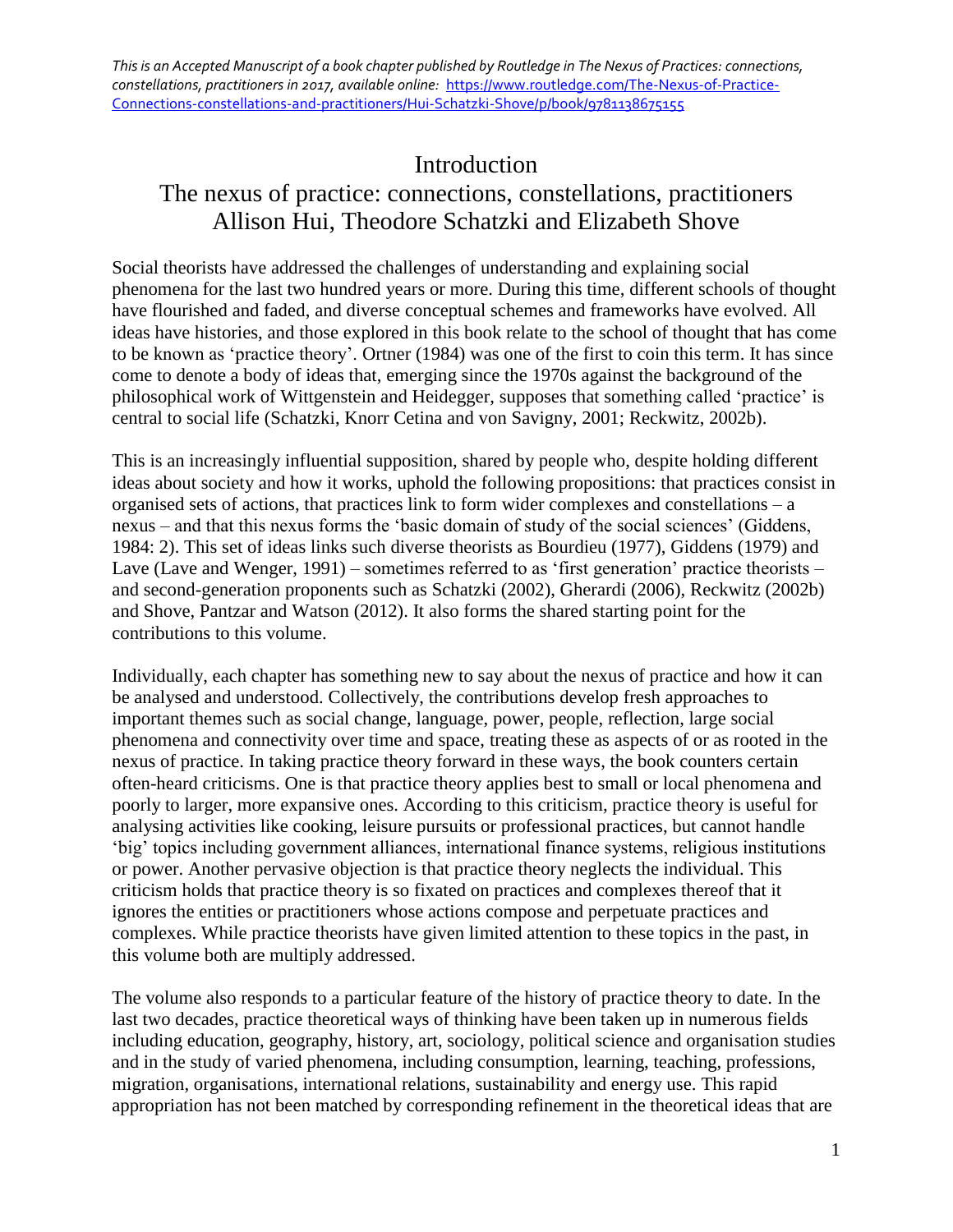used to inform empirical research. This book responds to this situation by developing a richer repertoire of conceptual resources and directions for practice-theoretically inspired research.

Although the book is designed to inform future programmes of empirical enquiry, it is not a methodological handbook: accordingly, relatively little is said about issues of epistemology and methodology. Nor do contributors provide quick and easy recipes for those hoping for definitive instruction on what practice theory is about or how to apply it. Rather, chapters invite readers to venture into uncharted territory where debates have moved beyond familiar tropes such as micro/macro, agency/structure and process/product, and where the challenge is to explain how all social phenomena – including power, institutions, markets, change, organisations, science, religion, etc. – are aspects of, constellations of, or in some way rooted in the nexus of practice.

In exploring the nexus of practice, contributors address a wide range of issues. However, the approaches they take do not represent all possible strategies. 'Practice' is a rich polysemic word that, in addition to denoting organised arrays of action, also highlights the necessary embeddedness of human activity in social and material contexts and the relentlessly unfolding character of action and sequences of performances. Given these different meanings, it is perhaps not surprising that the range of 'practice approaches' has expanded and diversified over the past thirty years (Nicolini, 2012). This wider field encompasses not just the first and second generation practice theories mentioned above, but also so-called 'practice-based studies' that emphasise the concept of situated action (e.g., Gherardi, 2008), MacIntyrian conceptions that attribute internal goods to practices (MacIntyre, 1981), forms of discourse theory that focus on practices (e.g., Chouliaraki and Fairclough, 1999; Scollon, 2001) and traditions such as ethnomethodology that underline the processional quality of human social activity. Further afield, but not unrelated, lie endeavours such as social-cultural activity theory, actor-network theory and 'praxis' theory in the neo-Marxist tradition.

Only some versions of social-cultural activity theory, actor-network theory and praxis theory take practices as their central concern and can therefore be considered as 'practice' theories. In addition, important differences and incommensurabilities exist among practice theories (as defined above) and between them and the wider family of practice approaches. The contributors to this volume are not primarily concerned to detail compatibilities, incompatibilities and possible alliances or conflicts among these approaches. Instead, some draw practice theory together with other bodies of thought including theories of power and governmentality, actornetwork theory, genetics, post humanist and feminist theory in the course of working through specific questions about the nexus of practice. In taking this approach, various chapters develop and extend practice theoretical concepts alongside and in dialogue with other forms of social theory.

In confronting new and established topics, this book keeps practice theory moving, and with each move, new questions come into view. In this respect, the book is as much an exercise in setting agendas as in filling out or finally resolving well-worn debates. It is also, necessarily, partial: other themes could have been pursued, and those that we do tackle could be developed more comprehensively and in other ways. This volume nonetheless represents a concerted effort to think through the nexus of practice.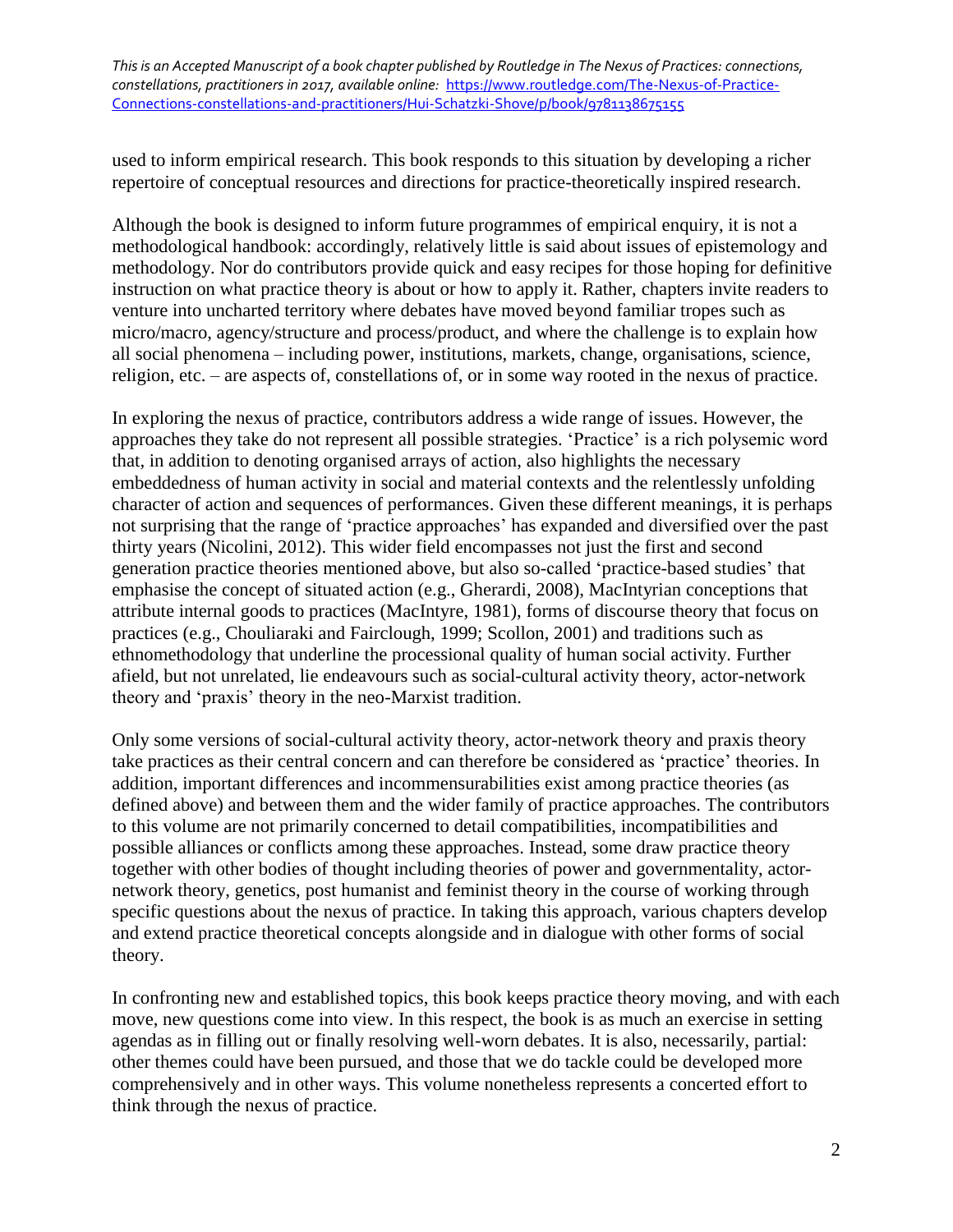#### **Guide for readers**

As the book's subtitle suggests, its chapters offer new approaches to describing and analysing *connections* within the nexus of practices, to questioning the dynamics and implications of the complexes and *constellations* that practices form and to understanding the entities – the *practitioners* – that carry on or enact practices. Since individual chapters speak to more than one of these agendas, there is no one way of grouping them and thus no one way of reading the book. We have therefore taken the unusual step of presenting the chapters in alphabetical order, by author's surname. The resulting table of contents is complemented by a chart which identifies themes that each chapter addresses.

Five significant themes are woven through the book, namely: suffusing, threading through, largeness, changing connections and practitioners. These themes did not arise by chance. Some authors, in tackling questions of largeness and in examining the roles of practitioners, respond to the prominent criticisms of practice theory mentioned above. Other authors concentrate on the problem of better understanding how practices hang together. The value of distinguishing between qualitatively different processes of interconnection (such as suffusing and threading through) emerged as the book took shape, as did an interest in characterising the dynamism, not of isolated practices, but of complexes and constellations of them. When read together, the chapters combine to provide new understandings of the nexus of practices and of its connections, constellations and practitioners.

The remainder of this introduction is designed to help readers navigate the collection as a whole. It describes the five cross-cutting themes, explains which chapters engage with each, and briefly comments on what the contributions have to offer.

## *Suffusing*

The term 'suffusing' – which means to spread over or through as with a liquid or gas – suggests that certain phenomena can pervade practices and complexes thereof, providing a kind of atmosphere in which actions are performed and practices carried forward. Suffusing phenomena are often intangible in some sense, even though they are grasped by participants, expressed in doings and sayings and materialised in objects. Examples explored in this book include: affect, general understandings, linguistically articulated meaning and significance and certain forms of sociomateriality. For example, Reckwitz suggests that every social order, as a set of practices, is a specific order of affects. Welch and Warde argue that general understandings pervade practice complexes, developing this idea as an example of how culture can be conceptualised as a phenomenon of practices. Schatzki, who extends practice theoretical concepts to sayings and texts by working off ideas of prominent discourse theorists, discusses how the significance that is articulated in sayings and texts pervades the nexus of practices. And Gherardi draws attention to types of sociomaterial arrangements (e.g., involved in artificial nutrition or in emergency responses) that suffuse practices of ordering. As these chapters show, phenomena that suffuse individual practices and complexes of practice constitute diffuse but pervasive links among them. As well as revealing the subtlety of this particular form of connection, these chapters show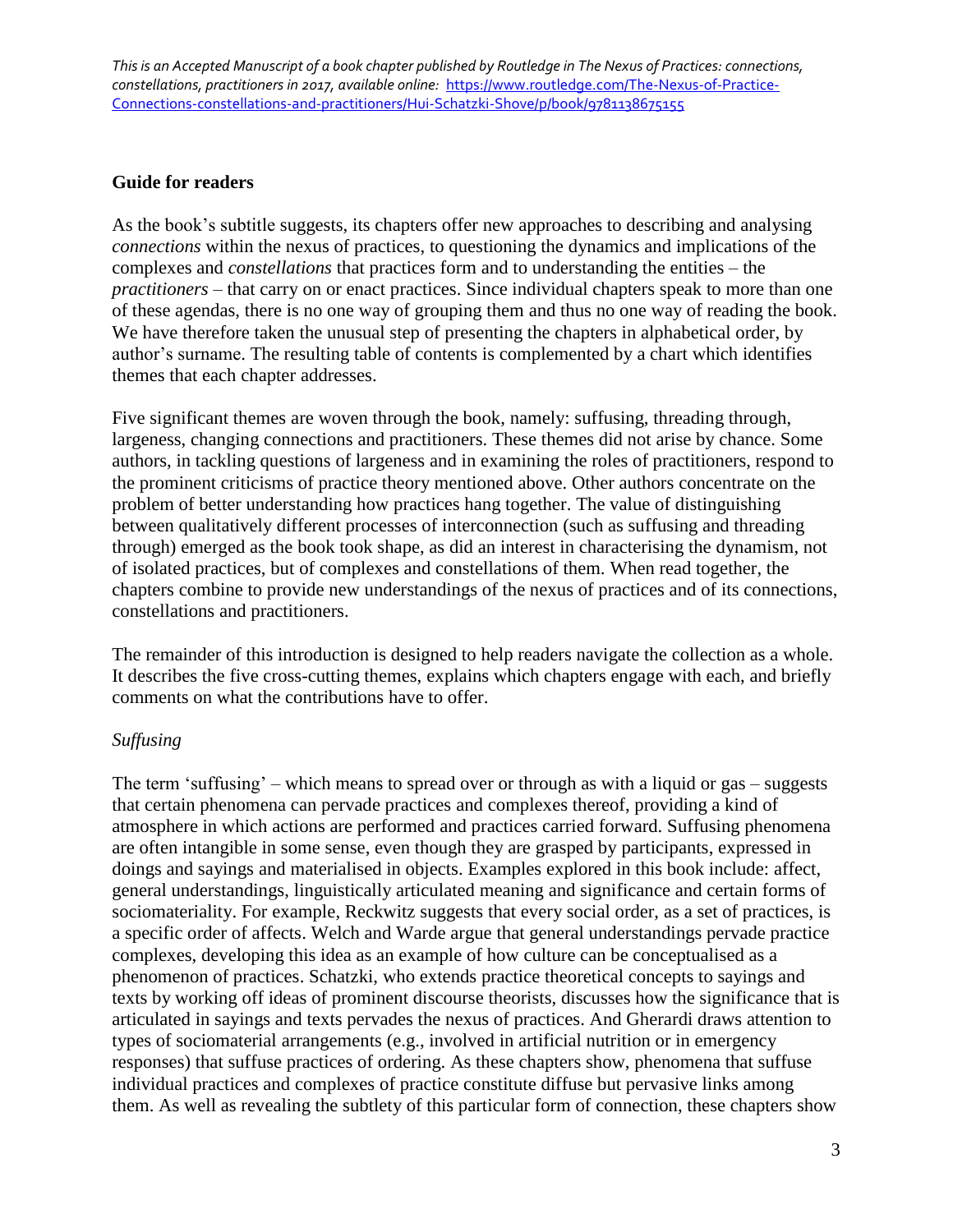how phenomena that are usually analysed aside from practice (affect, culture, etc.) are formed through multiple associations with multiple practices.

## *Threading through*

The notion of 'threading through' captures the idea that things, for instance, an object or a practice, can move or advance through the nexus of practices, thereby linking the practices through which they pass or to which they are connected. Threading through differs from suffusing because it is characterised by identifiable trajectories and paths, particular links made and unmade and traceable, even concrete movement. By comparison, the presence and dissemination of affect, understanding and meaning is less distinct and more ethereal.

There are many variants of threading through, differing in spatial and temporal extent, the 'thickness' of threads and the density of the woven ties that result. For example, Shove considers things such as energy supplies, components, TVs, and houses as they thread through practices and as their status vis-à-vis different practices switches among the roles of resource, appliance and infrastructure. These threads form ties that span what are usually thought of as different 'scales'. Similarly, Hui writes about how things connect practices and about how different conjunctions represent sources of variation within the nexus of practice. Her method of following the ways in which things such as passports and funeral arrangements are threaded through practices enables consideration of simultaneously dynamic trajectories and interactions of practitioners, materials and social categories. Watson, whose chapter considers how practice theory can accommodate an analysis of power, examines objects that circulate among practice complexes and explains how this circulation affects the 'conduct of conduct' that Foucault called power.

Suffusing and threading through are not mutually exclusive forms. As well as exemplifying processes of suffusion, Schatzki's chapter shows how practice bundles connect through (and are partly composed by) the circulation of sayings and texts. Similarly, Reckwitz writes about how artefacts that circulate among practices can serve as 'affect generators'.

#### *Largeness*

In various ways, all sorts of practices connect. The resulting complexes are distributed across the spectrum of small to large, in the sense of spatial(temporal) extension. Whilst many practice theoretical analyses of small-scale or local phenomena exist, comparatively few focus on large social phenomena (for exceptions, see Reckwitz, 2006; Jarzabkowski, Bednarek and Spee, 2015). This is something of a gap in that laypersons and scholars alike are often interested in large social matters, for example, markets, governments, international coalitions, football leagues and world religions.

Numerous chapters in this volume clear the ground for robust analyses of such phenomena (see also Schatzki, 2016a), examining processes involved in the construction of large phenomena or elements of their composition or workings. Understanding forms of interconnection, such as suffusing or threading through, also helps prepare this ground, but there is more to say about how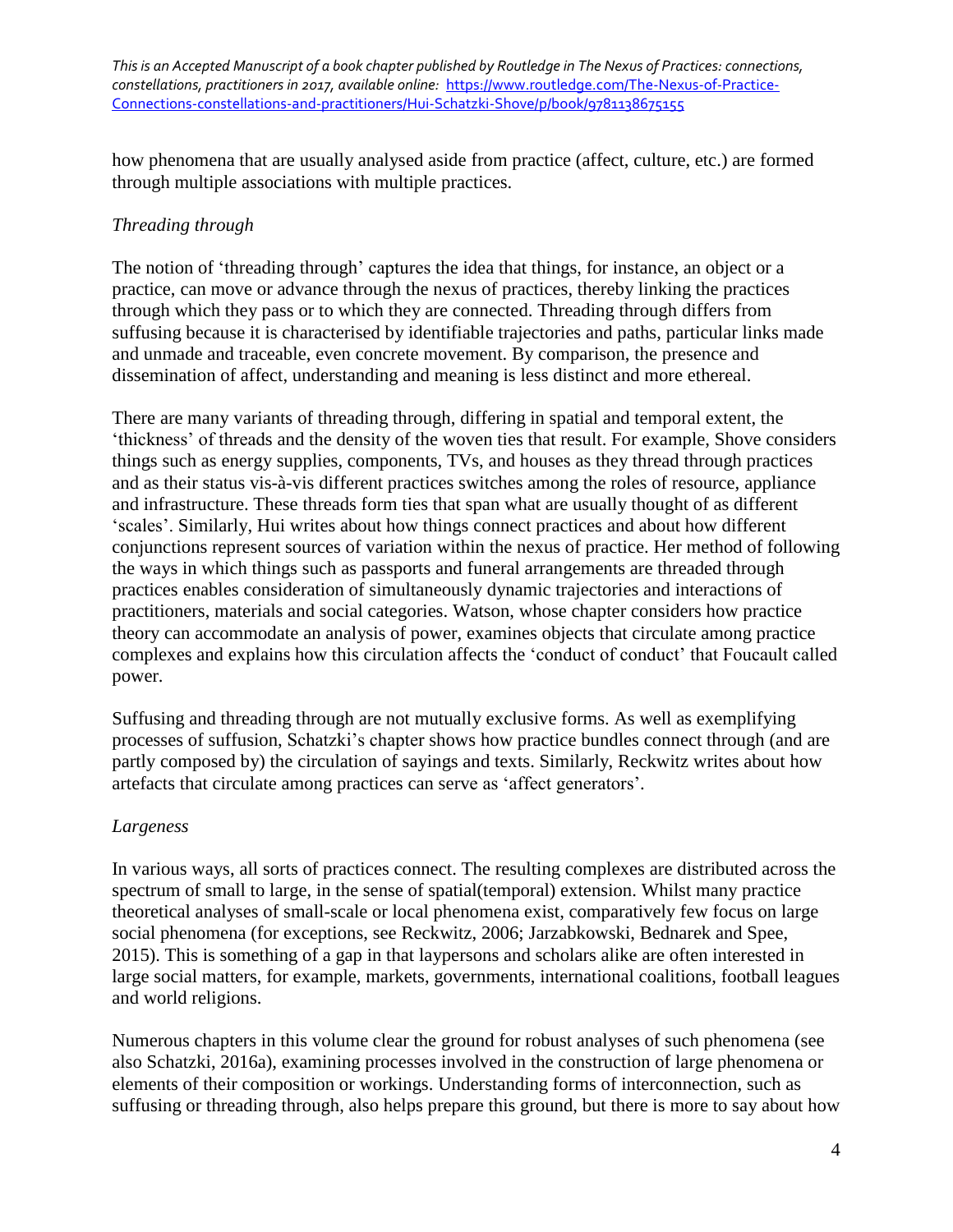large social phenomena form and change. For example, Watson's practice theoretical analysis of how power is exerted by institutions such as governments and corporations focuses on how some practices are capable of orchestrating, disciplining and shaping others. Likewise, in describing series of material relations that add up to more than the sum of the interconnected parts, Shove offers an account of the ongoing making of world trade and global energy demand. Morley similarly deals with material-practice relations, but concentrates on the implications of delegation and automation (for example to automated factories) for the constitution of large arrangements and how these change. Taking a different approach, Schmidt considers the role that reflection plays in the formation and transformation of practice bundles within contemporary football. And Nicolini takes stock of how practice approaches address issues of largeness, laying out options and possibilities for conceptualising this topic.

#### *Changing connections*

The chapters in this book repeatedly counter the claim that practice theory promulgates a static view of society. They share the assumption that the nexus of practices is constantly happening and continually changing in small and occasionally larger ways, though it is not, as theories of becoming aver, in constant flux. As several chapters demonstrate, focusing on connections within the nexus of practice has consequences for discussions of change. Two chapters suggest that interconnected systems of practice, as opposed to individual practices, are the locus of change, especially of changes that occur across decades or generations. Blue and Spurling discuss how changes in complexes of practices – in their case, those found in hospitals – are modulated by jurisdictional, temporal and material-spatial dynamics. Morley, meanwhile, considers the growing prevalence of automated machines, arguing that their operation in the absence of human bodies is crucial for understanding how systems of practice develop. These chapters suggest that the trajectories of both individual practices and complexes of them are in part outcomes of how multiple practices interconnect.

Maller's contribution takes a different tack, using epigenetic understandings of the heritability of embodied characteristics to highlight the importance of bodies as media of continuity and change that are connected to multiple practices. The idea that practices are carried across generations by human bodies is intriguing and challenging both for practice theories and for organisations and agencies that seek to direct or shape how practices change. It also raises further questions about the roles of practitioners in theories of practice.

## *Practitioners*

The final crosscutting theme concerns people as participants in practices, a topic about which practice theories have historically said relatively little (but see Dreier, 2008; Alkemeyer, 2013). The book's chapters explore people as entities that become participants and who subsequently perpetuate and transform practices through their actions. Alkemeyer and Buschmann extend practice theoretical approaches to the study of learning, scrutinising the bodily and mental-cumbodily formation of practitioners through their participation in practices and through the intertwined processes of becoming-a-subject and becoming-subject-to the normative organisations of practices. Reckwitz writes about how individuals' affects and motivations are